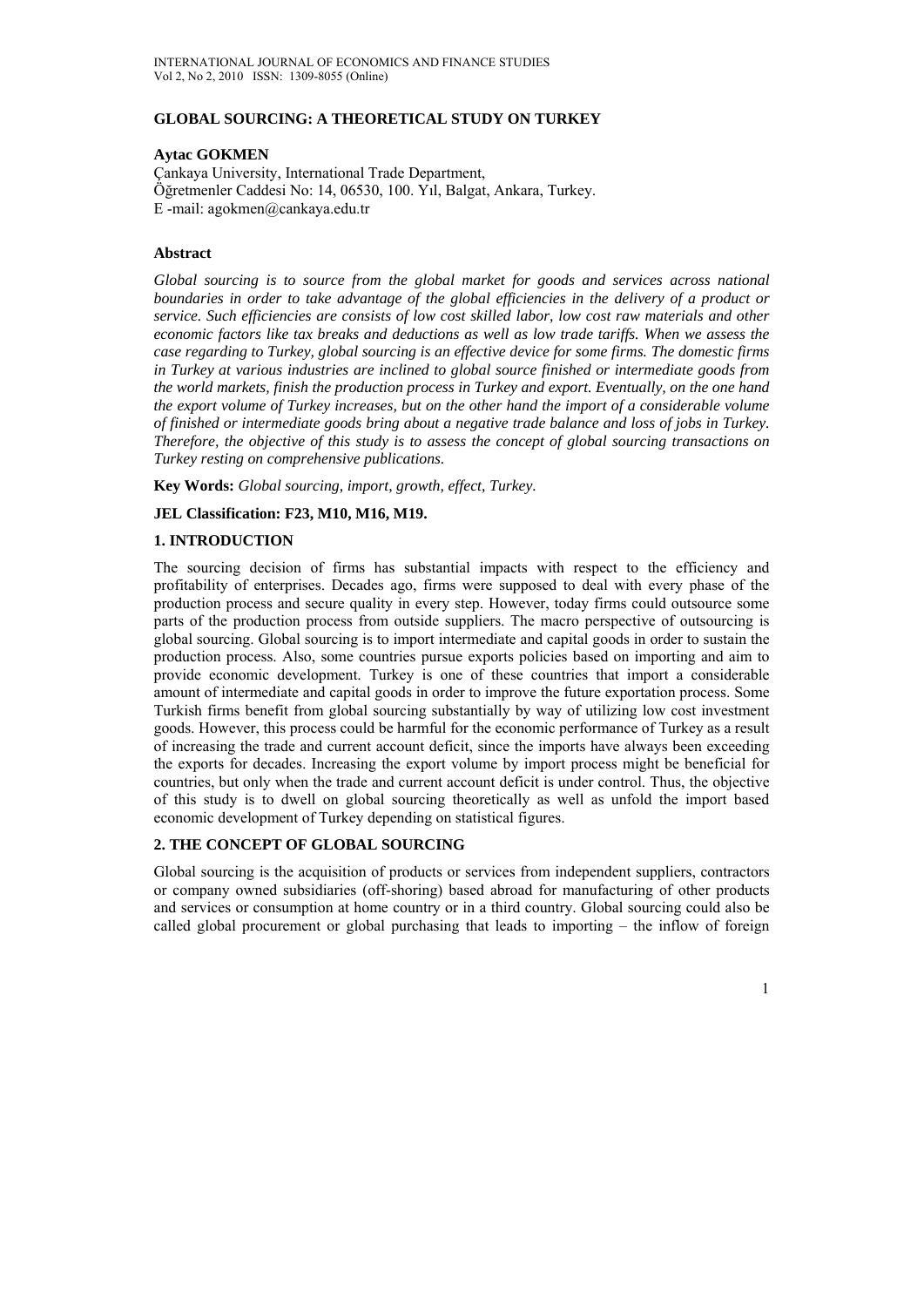produced goods and services to homeland – eventually. It is a form of international entry strategy that is consists of a contractual relationship between a local buyer and a foreign supplier of a source (Çavuşgil et al., 2008: 484-485; Sullivan, 1999: 285).

The firms in various countries had experiences with the sourcing activities abroad, but in recent years there is a tendency to subcontract the merchandise, capital goods, intermediate goods, services and business processes to subsidiaries and independent suppliers abroad. In some instances firms could transfer the entire production system abroad or procure entire parts from independent suppliers and market globally with having only the headquarters in home country. (Radebaugh, Daniels, 2001:640; Çavuşgil et al., 2008: 485-486).

Though, the main reasoning for global sourcing is to lower the costs of production, there is also other reasons. One reason is that, some particular products that a company needs for production may not exist in home land and must be imported. In certain industries company may be compelled to import the manufacturing machines as capital goods. With respect to the sourcing decision, companies either establish their subsidiaries abroad, or establish a strategic partnership with a local company located abroad or subcontract some of the operations or processes from an independent manufacturer (Ball et al., 2004: 650-651; Daniels et al, 2004: 541-542).

The global sourcing decision of companies has become "make or buy decisions". There are obviously many advantages and disadvantages of "make or buy decisions" involving the cost of manufacturing in either cases as well as the managerial monitor on phases of production and especially the methods of confidential production phases that reinforce competitive advantage, also the quality, design details and delivery time of products are quite significant. Some other factors to be considered are production expertise to manufacture the product, quality of the raw materials, labor force in disposal and the expenses that have to be bared in order to have the inputs, matter considerably. (Ball et al., 2004: 651; Daniels et al, 2004: 542).

The temptation of global sourcing is could be defined as the presence of suppliers with enhanced competitiveness with respect to cost, quality, timeliness and other related factors. This might explain why some firms chose to global source from domestic sources to foreign countries with cost saving motives. As these developing an less developed countries improve economically and industrially by means of receiving FDI as well as capital, know-how and new technologies, move forward to more industrial phases and would began to supply more qualified goods and services and become developers of new products and processes which results in development globally. (Ball et al., 2004: 651; Daniels et al, 2004: 542-543).

With other international trade and entry strategies, global sourcing also offers both advantages and disadvantages. The benefits of global sourcing are (Çavuşgil et al., 2008: 494-496; Daniels, Radebaugh, 2001: 642; Ball et al., 2004: 654-655; Daniels et al, 2004: 549-550; Hill, 2009: 579- 581): Accomplishing cost efficiency; quicker corporate growth by means of sourcing some activities to independent suppliers, focusing more on core competences and performing more profitable events; accession to skilled and/or low cost labor abroad; accomplishing enhanced productivity and service by way of establishing value – chain activities; increasing the production efficiency and resource utilization by way of business process redesign and restructuring; increased speed and responsiveness in the markets; building presence in new markets by means of procuring and production in various locations globally; accessing to new technologies, knowledge, know-how and managerial methods in various countries and markets; achieving flexibility by having option to chose from numerous independent suppliers, affiliates and subcontractors;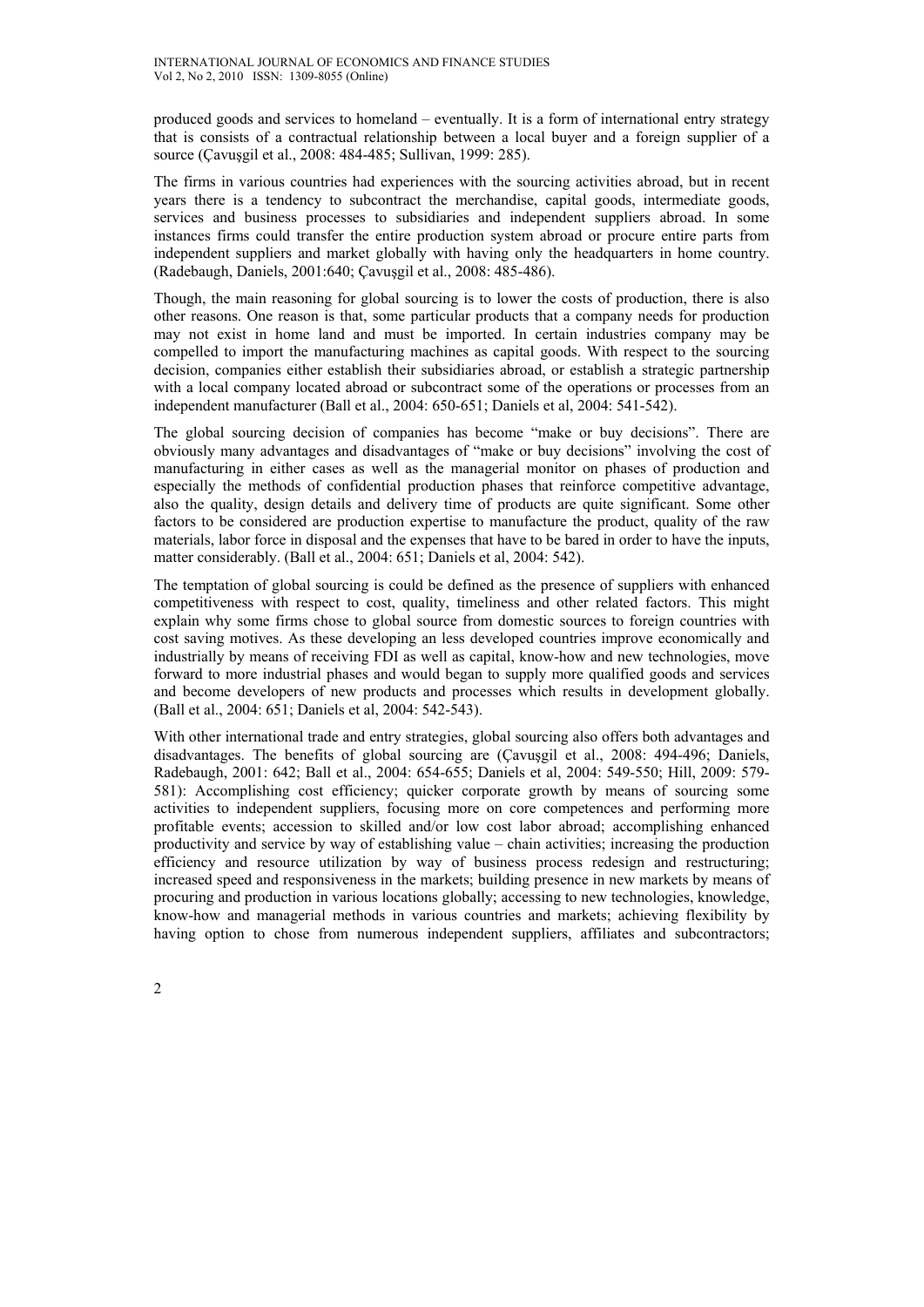reinforcing the reliability of supply by strengthening domestic suppliers with foreign suppliers; and reacting to rivals' offshore sourcing implementations in order to accomplish competitive advantage.

# **3. GLOBAL SOURCING: THE INSTANCE OF TURKEY**

So far, it has been aimed to clarify the concept of global sourcing. Within this section of the study it is aimed to unfold the impacts of global sourcing on import – export policies of countries and on economic growth.

# **3.1. Literature Review**

Global sourcing, which could also be defined as international outsourcing, has become increasingly significant in the global trade and economic activities for a few decades. Some empirical studies also indicate that outsourced merchandise comprises a considerable part of imports in some OECD countries and the percentage of global sourcing within the amount of imports kept to increase during previous years. Henceforth, the disintegration of production has considerable impacts both on the firms and countries with respect to productivity, efficiency, the procurement of higher quality of intermediate goods and capital goods, export expansion, balance of payments, employment, wage distribution and welfare effect and so on… (Görg et al: 2008; Geishecker, Görg: 2008).

When the reasoning of global sourcing is analyzed from a micro point of view, it is first straight forward effect is on plant and firm level productivity. The potential expectation is to attain internationally traded inputs that are available at higher quality and reasonable price than the domestically available ones. Therefore, the first impact of the utilization of international sourcing is to enhance the firm and plant productivity, profitability and competitive advantage over rivals. The second important effect of global sourcing is the option of off-shoring the production stages. Yet, third important effect of global sourcing from the micro point of view is the sunk costs; because, most of the time global sourcing is highly associated with the quality, experience and specialty of foreign suppliers and contractors. (Görg et al: 2008).

It is also possible to regard trade openness and global sourcing from a macro point of view on the grounds of economic development. For, the possible advantage of outward-oriented trade policy and economic development has been subject to much academic research, but the majority of literature is focused on development trough export to economic growth. However, the basic concern in export-led economic growth is that if an export-stimulated outward focused trade policy is more advantageous than an inward focused trade policy in promoting economic growth. Most of the literature is comprised of export led growth hypothesis. The reverse case is growth-led exports. Yet, the third alternative is import-led economic growth that indicates, an economic growth by means of exportation could be accomplished by an increase in intermediate and capital goods import, actually solely by imports. In spite of the possible significant factor of imports and import competition, relatively little attention has been focused on the causal relationship between imports and economic growth in comparison to comprehensively reviewed export-led economic growth theory; because, most of the trade literature is oriented on the importance of exports in economic growth and the potential contribution of imports in economic growth has been disregarded (Awokuse: 2008).

Even though imports, exports and economic growth has significant correlation in the development process, the relationship between exports and economic growth has been attributed much more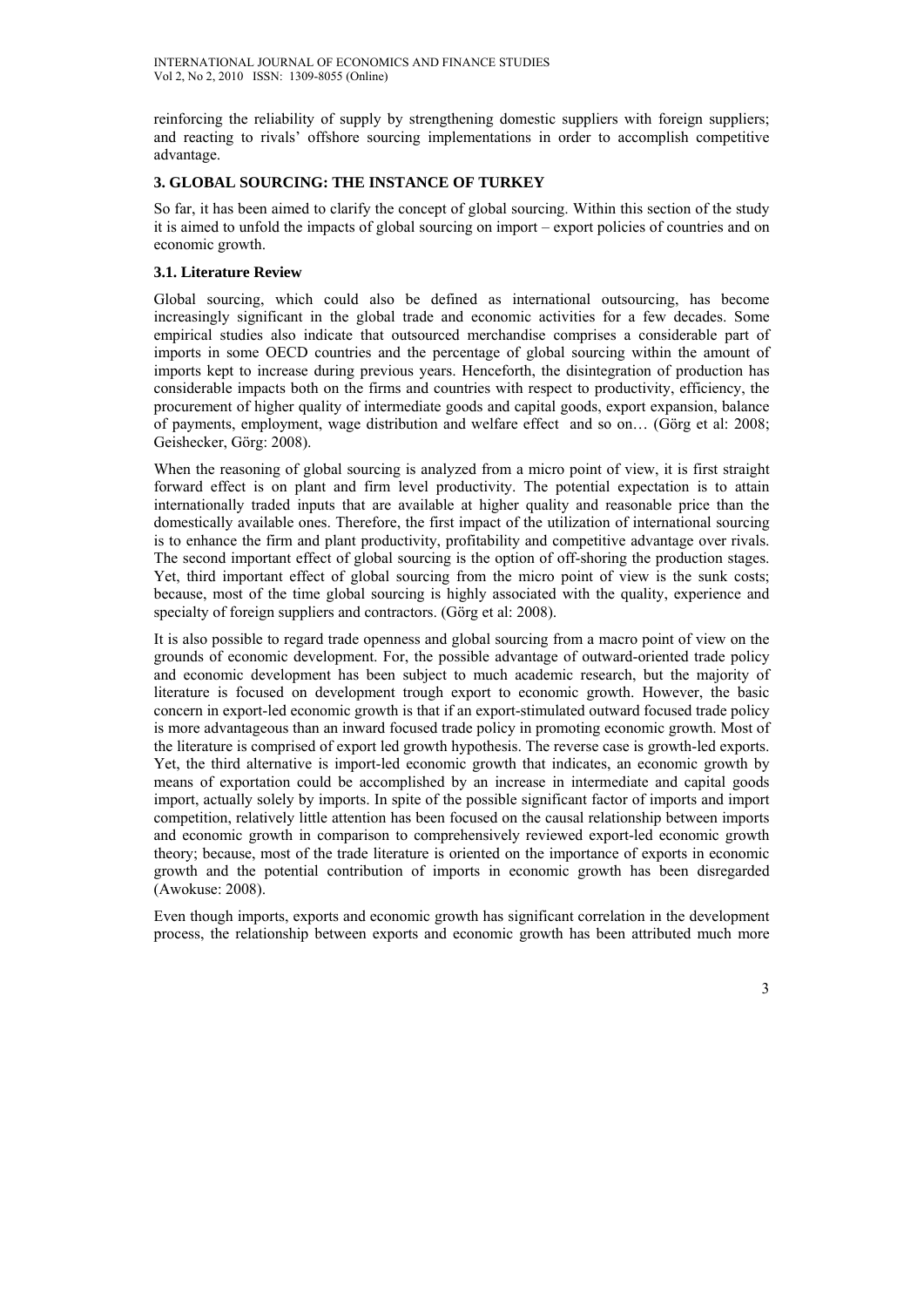attention; because international trade was viewed as a considerable resource of economic strength. Broadly speaking, exports have been regarded as the "Engine of Growth" for decades. First and foremost, export development could act as a catalyst of production increase directly as a factor of total output. Second of all, the export growth could also impact on growth in various ways such as the effective source allocation, expanded capacity utilization, benefiting from economies of scale and encouragement of technological enhancement stemming from foreign market competition. Eventually an increase in exports could provide foreign currency that would enable to increase the level of imports of intermediate goods which in tern may improve capital formation, relieving the foreign exchange constraint and promote output growth (Vera: 2006; Awokuse: 2008; Çetintaş, Barışık: 2009; Din: 2004).

Related to the case of export-led growth theory, increasing imports also have the possible force to play a complementary role in promoting economic strength. It is convenient to presume that the impact of imports on economic development might be different than that of export expansion. Various studies have indicated (as also mentioned previously) that imports can be a means for economic growth in the long run with respect to procure foreign technology and knowledge for domestic firms. Foreign technology<sup>1</sup> and know-how might be significant source of productivity growth as these sorts of sources usually involve imported intermediate and capital goods as computers, machines and equipments; thereby, it is possible to state that foreign imports could serve as resources of technology intensive intermediate components of production. (Awokuse: 2008; Çetintaş, Barışık: 2009).

## **3.2. Global Sourcing, Export-Import Policies and the Case of Turkey: Could Import Development be a Source of Economic Growth?**

The Turkish economy has been experiencing a comprehensive transition process from a closed and planned economy to a liberal economy since 1980s and as of today it is one of the most dynamic and progressing economies of the world. The Turkish economy has recorded a significant growth rate especially after the 2000s and recorded a GDP growth of almost 7% per year between the periods of 2003-2008. However, the soaring growth rate has diminished considerably after the 2008 global economic crisis and naturally Turkey experienced an important economic downturn with the other countries as well. Today, Turkey is one of the 20 largest economies in the world. The growth of economy in Turkey mainly depends on the export-led growth strategy pursued since 1980s. By way economic reforms and transition policies restrictions on imports and import substation policies have been abandoned, safeguard policies were diminished and foreign exchange transactions were set free. As a result of the economic progress acquired with the reforms especially in the last decade the volume of exports increased. However, the current account deficit and trade deficit increased as well and the composition of the imports changed in compliance with this process.

Even though, the GNP and export volume of Turkey as been increasing and reinforcing the exportled growth policy, as well as fostering the economy, more rapidly growth of imports have realized

 $\overline{a}$ 

 $<sup>1</sup>$  An important effect of technology transfer might be observed with respect to human resources.</sup> As the import of high technology products increase the demand for unskilled labor shall decrease; because, the utilization of high technology outputs requires the same level skills. This may lead to two results: a decrease for domestic labor supply which is devastating for internal labor market and/or an increase in the wages of skilled labor force (Mullen, Panning: 2009).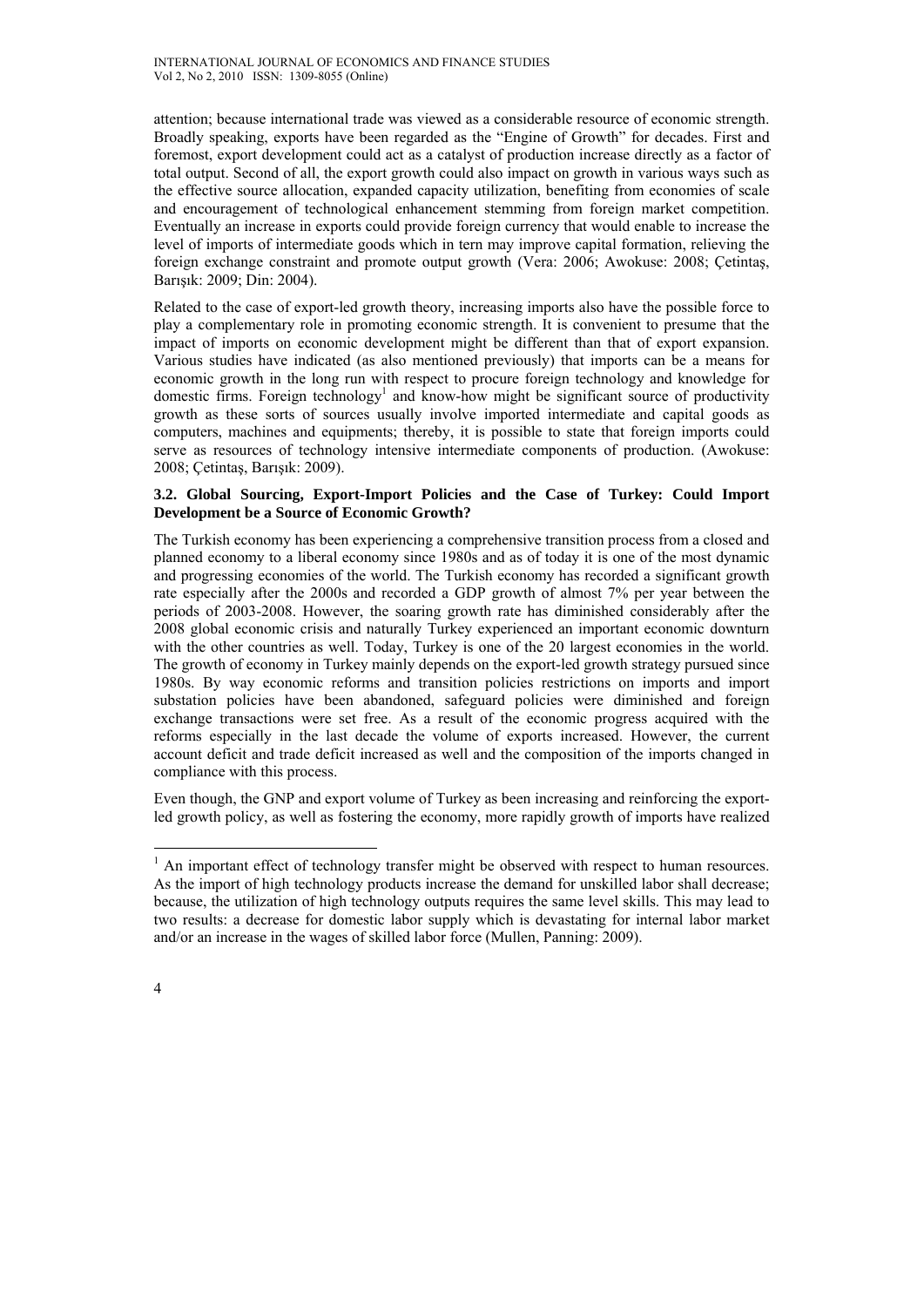a source of concern for the economy authorities and policy makers in the recent periods; because, it is considerable to comprehend the composition of imports and exports as to design the foreign trade policies of Turkey for the next years. Although, a sustainable and reliable economic growth mostly depending on industries mainly based on domestic raw materials and domestically produced intermediate and capital goods is considerable. When we consider the fragile status of the Turkish economy and the four economic and financial crises experienced in the last two decades, it has become substantial to accomplish price and currency stability as well as to focus on domestic industries to save currency, create employment, increase production, exportation and national income as a whole. However, in the case of Turkey the engine of growth is based on imports, therefore imports shall be one of the main macroeconomic variables to be disciplined, since imports are also regarded as spending difficultly-earned foreign currency reserves on intermediate and capital goods produced abroad. Thereby, in this process the national income of Turkey is transferred and becomes the national income of other countries (Aker: 2008; Gerni et al.:  $2008)^2$ .

|                                | 2001    | 2002  | 2003  | 2004 | 2005  | 2006  | 2007  | 2008 | 2009  | $2010^3$  |
|--------------------------------|---------|-------|-------|------|-------|-------|-------|------|-------|-----------|
| <b>GNP</b>                     | 144     | 181.7 | 239   | 293  | 484   | 530   | 649   | 742  | 608   | $860^{4}$ |
| Capacity<br>Utiliz $(\% )$     | 73.6    | 76.7  | 80    | 83.4 | 80    | 81    | 81    | 65   | 69    | 67.8      |
| Unempl.                        | 8.4     | 11.4  | 10.5  | 10.3 | 10.3  | 9.9   | 10.6  | 13.6 | 17.3  | 15        |
| <b>Internal</b><br><b>Debt</b> | 101     | 149.9 | 194.4 | 225  | 182   | 175   | 195   | 2143 | 219   | 339.4     |
| <b>External</b><br><b>Debt</b> | 113.9   | 131.1 | 147   | 15,2 | 170   | 206   | 247   | 277  | 274   | 271       |
| <b>Export</b>                  | 31      | 35.1  | 46.9  | 56.2 | 73.4  | 85.5  | 107.2 | 132  | 102.2 | 7.8       |
| Import                         | 41.5    | 50.8  | 68.7  | 97.5 | 116.8 | 139.6 | 170   | 202  | 140.8 | 11.5      |
| <b>Trade</b><br><b>Deficit</b> | $-10.1$ | 15.8  | 21.9  | 30.6 | 42.3  | 54    | 62.8  | 70   | 38.6  | 2.7       |
| Current<br><b>Deficit</b>      | $+3,4$  | 1.8   | 6.8   | 12.7 | 22.6  | 32.2  | 38    | 41.7 | 14    | 3         |

**Table 1: Development of the Turkish Economy; 2001-2010 (billion USD)** 

**Reference**: www.tuik.gov.tr; www.dpt.gov.tr; www.tcmb.gov.tr.

The GNP rate of Turkey has always increased in accordance with the exports, imports, trade and current deficit. It is always important to improve the macro indicators of a country, but if the improving macro indicators also bring about deficiencies in some other indictors, then the economic polices shall be reviewed. It is also quite evident that the investments in Turkey are very much related with import volume. The investment goods have been consisted of almost 85-90% of import and /or global sourcing of capital + intermediate goods which enhance the economic growth in the short, intermediate and long run. The amount of consumption goods is mainly involved with energy (petroleum + natural gas) imports that are indispensable. Having imported between 85-90% of investment goods implies that the Turkish entrepreneurs tend widely to import and/or global source fixed capital investments and production capacity from abroad instead of producing domestically and reinforcing the national industries. This also means that the Turkish

 $\overline{a}$ 

<sup>2</sup> www.worldbank.org. WB, Turkey Economic Memorandum, pp.8-9.

<sup>&</sup>lt;sup>3</sup> Values as of February 2010.

<sup>&</sup>lt;sup>4</sup> Expected value by the State Palnning Organization by the end of 2010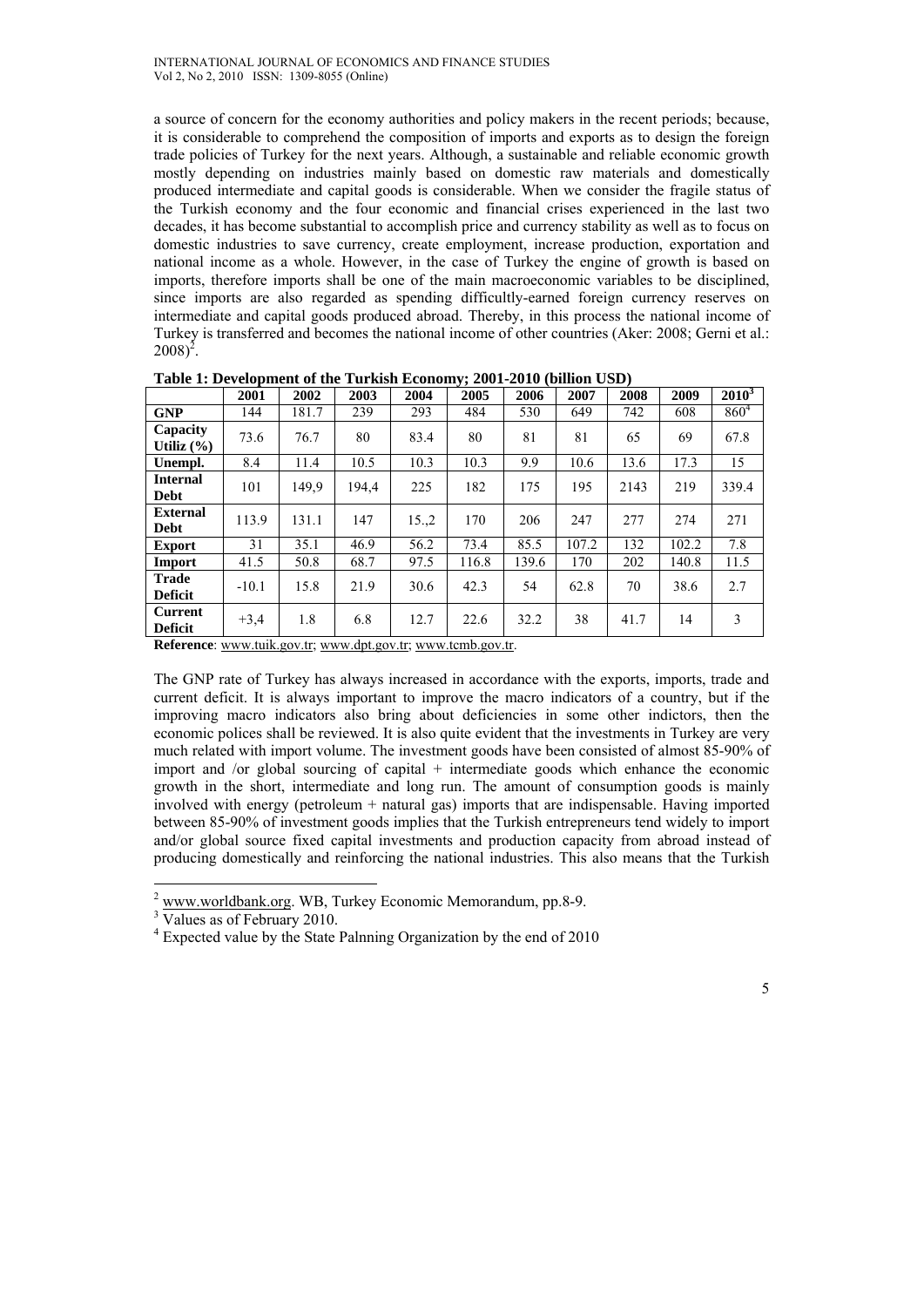businessmen are inclined to import in order to improve production and enhance efficiency to meet the foreign demand on the Turkish merchandise abroad. It could also be implied that the imported goods help develop the quality of the products by means of foreign factors of production and new core competences have got to be created in domestic industries based on contemporary quality demand in order to secure economic development with domestically produced intermediate and capital goods. (Aker: 2008; Gerni et al.:  $2008$ <sup>5</sup>.

| Year | Total | Capital | Intermediate | Consumption. | Capitl $+$    |
|------|-------|---------|--------------|--------------|---------------|
|      |       | Goods   | Goods        | Goods        | Intermed      |
|      |       |         |              |              | $\frac{1}{2}$ |
| 2000 | 54.5  | 11.3    | 35.7         | 7.2          | 86.3          |
| 2001 | 41.5  | 6.9     | 29.9         | 4            | 89.1          |
| 2002 | 50.8  | 8.4     | 37.4         | 5            | 89            |
| 2003 | 68.7  | 11.3    | 50           | 7.5          | 88.4          |
| 2004 | 97.5  | 17.3    | 65.3         | 13.9         | 85.1          |
| 2005 | 116.8 | 20.3    | 81.8         | 13.9         | 87.5          |
| 2006 | 139.6 | 23.1    | 98.5         | 16           | 87.9          |
| 2007 | 170   | 27      | 123.6        | 18.6         | 88.5          |
| 2008 | 202   | 28      | 151.7        | 21.4         | 88.8          |
| 2009 | 140.8 | 21.4    | 99.1         | 19.2         | 85.7          |

|  | Table 2: Imports by Broad Economic Category (billion USD) |
|--|-----------------------------------------------------------|
|  |                                                           |

 **Reference**: www.tuik.gov.tr

Thus, it is evident that the economic growth in Turkey is rested on import based export policy for years. However, reinforcing the manufacturing industries by means of imports and foreign factors of production is not an optimal one since the economic strength of the country becomes bound to foreign producers. However, the truth for Turkey is that the Turkish economy is not self sufficient and depends on foreign factors of production. If one assesses the performance of the Turkish economy with macro indicators, it could be comprehended that it is not optimal to use foreign factors of production for economic growth. The GNP value and capacity utilization kept increasing over the years as well as the value of consumer price index (CPI) and whole sale price index reduced since there has not been a significant amount of production to affect these indexes. Since Turkey has been using a considerable amount of foreign factors of production, the rate of unemployment remained at a significant rate and peaked in the crisis of 2008. Moreover, as import of the sources of production has always been more than the exports, there has always been an important trade deficit in Turkey and since the amount of the income of various industries have been short of paying liabilities and there has always been a current account deficit in Turkey as well. In addition to these facts, if one considers the amount of total debts to cover import and production costs and budget deficit of the government, it is evident that the import based exportled growth in Turkey is not advantageous for the Turkish State and this a considerable problem to be solved $6$ .

 $\overline{a}$ 

<sup>5</sup> www.worldbank.org. WB, Turkey Economic Memorandum, pp.8-9.

www.tuik.gov.tr; www.tcmb.gov.tr; www.dpt.gow.tr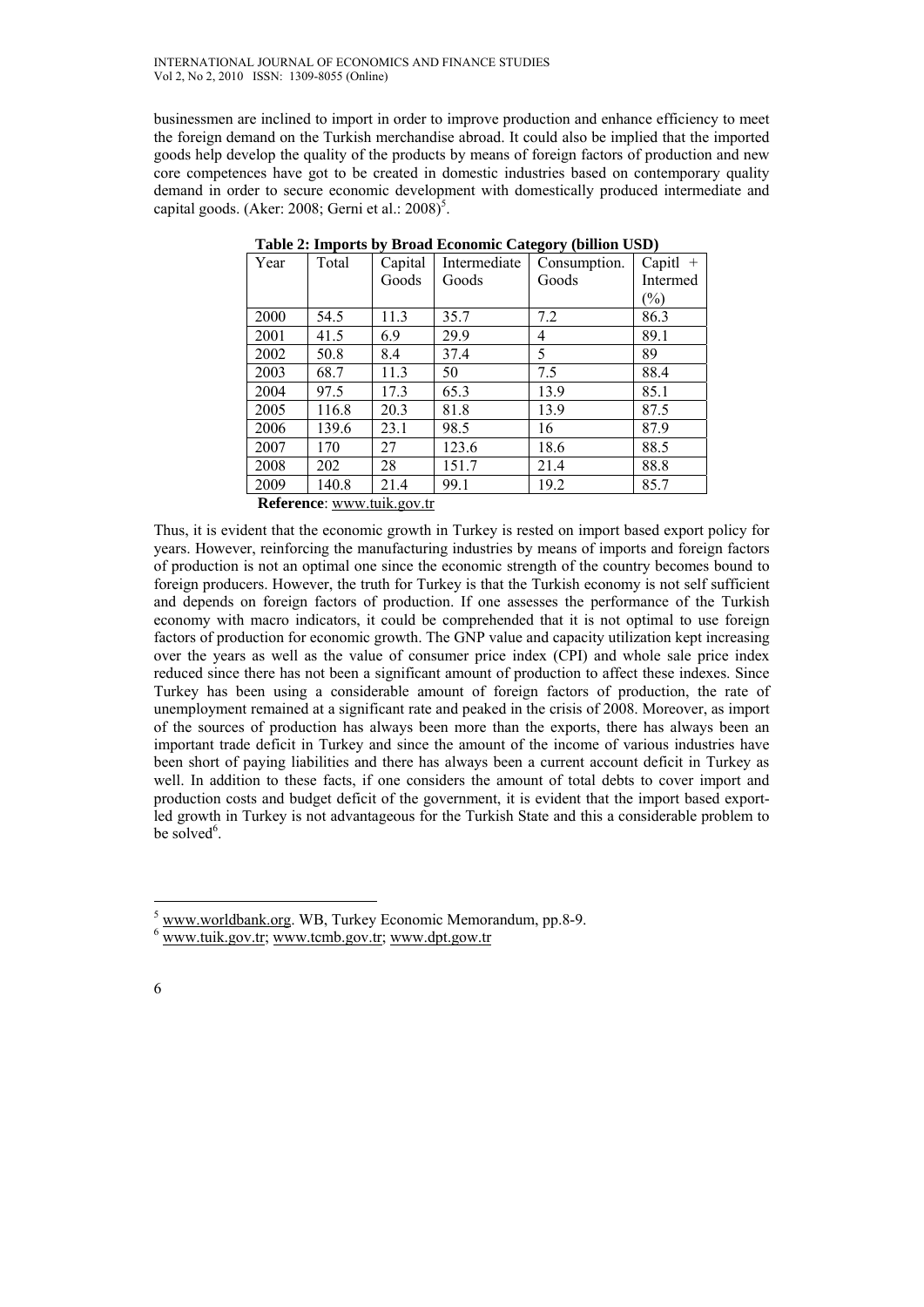## **4. RESULT**

The outsourcing activity is a useful tool to supply a process or service from an external provider in order to focus on core competence and accomplish efficiency, productivity and profitability too. The macro application of outsourcing is global sourcing which is to supply goods and services from providers located abroad. Global sourcing and/or importing helps firms to attain new technologies and knowledge, low cost labor and raw materials, quality and reasonably priced capital and intermediate goods.

Within the economics and business literature, it is stressed that the engine of growth in a country shall be exports and the state foreign trade policy should be rested on export-led growth strategy in order to attain a strong economic performance, national income and trade surplus. However, there are also assertions that for some countries, especially the developing ones, import based export strategy is also possible to enhance the economic growth. Although, it is possible to secure economic development by means of importing and/or global sourcing of capital and intermediate goods, this process could be risky as to create dependency to the resources abroad.

When we regard the situation with respect to Turkey, it is clear that within the foreign trade process, the import volume of Turkey has always been more than the export volume, comprising mostly capital and intermediate goods between 85-90% of all imports. Even though the GNP and capacity utilization have increased steadily, other macro indicators such as trade deficit, current account deficit and unemployment also have increased in the same sequence. The reason for this reality is that, the Turkish currency, Lira is over valued and the cost of importing is less then producing domestically. Therefore, Turkey actually imports production from abroad instead of producing domestically, creating employment and fostering national industries and attempts to improve exports with imported intermediate and capital goods. This process, by all means negatively affects the macro indicators such as national production, trade surplus, current account and employment. Thus, it is evident that Turkey pursues an import based export-led growth strategy instead of pure export-led growth strategy. This reality substantiates that the production and industries of Turkey are mainly bound to foreign factors of production which threatens national economic sovereignty considerably. Eventually, with respect to this study it is clear that; in order to sustain economic growth, Turkey is dependant on foreign factors of production and has too keep importing, contrary to export-led growth case, and therefore, it is essential for the government to at least subsidy the domestic industries that can produce the capital and intermediate goods domestically in order to accomplish real export-led growth, decrease trade and current account deficits, save hard currency and reinvest capital earnings in Turkey in order to establish new employment resources, increase domestic production as well as secure GNP and economic growth in the real sense.

## **REFERENCES**

AKER, Şule (2008); "Major Determinants of Imports in Turkey" Turkish Studies, Vol.9, No:1, pp. 131-145.

AWOKUSE, Titus (2008); "Trade openness and economic growth: is growth export led or import-led?" Applied Economics, Vol.40, pp.161-173.

BALASSA, B. (1978); "Exports and economic growth: further evidence", Journal of Development Economics, Vol.5, 181-189.

BALL, Donald; McCULLOCH, Wendell; FRANTZ, Paul; GERINGER, Michael; MINOR, Michael; International Business; McGraw Hill, Boston, 2004.